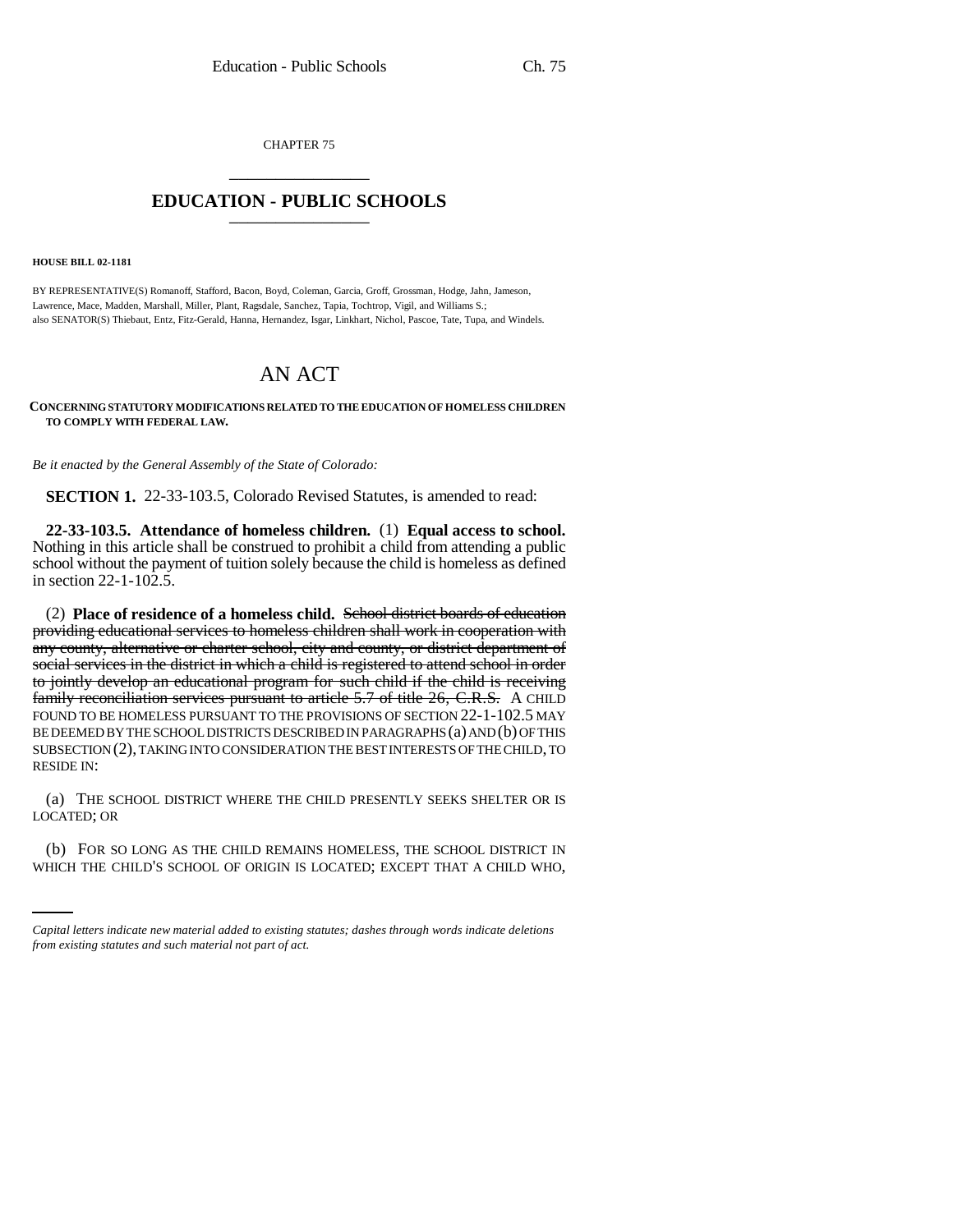SUBSEQUENT TO BECOMING HOMELESS, BECOMES PERMANENTLY HOUSED IN THE SAME SCHOOL YEAR MAY BE DEEMED TO RESIDE IN THE SCHOOL DISTRICT OF THE SCHOOL OF ORIGIN, BUT ONLY FOR THE REMAINDER OF THE SCHOOL YEAR.

(3) **Best interests of a homeless child.** IN DETERMINING THE BEST INTERESTS OF A HOMELESS CHILD FOR PURPOSES OF SUBSECTION (2) OF THIS SECTION, THE SCHOOL DISTRICTS DESCRIBED IN PARAGRAPHS (a) AND (b) OF SUBSECTION (2) OF THIS SECTION SHALL:

(a) TO THE EXTENT FEASIBLE AND EXCEPT WHEN IT IS AGAINST THE WISHES OF THE HOMELESS CHILD'S PARENT OR LEGAL GUARDIAN OR AGAINST THE WISHES OF AN UNACCOMPANIED HOMELESS CHILD, KEEP THE HOMELESS CHILD IN THE HOMELESS CHILD'S SCHOOL OF ORIGIN;

(b) PROVIDE A WRITTEN EXPLANATION, INCLUDING A STATEMENT REGARDING THE RIGHT TO APPEAL PURSUANT TO SUBSECTION (4) OF THIS SECTION, TO THE PARENT OR LEGAL GUARDIAN OF THE HOMELESS CHILD, IF THE SCHOOL DISTRICTS SEND THE HOMELESS CHILD TO A SCHOOL OTHER THAN THE CHILD'S SCHOOL OF ORIGIN OR TO A SCHOOL OTHER THAN THE SCHOOL REQUESTED BY THE PARENT OR LEGAL GUARDIAN;

(c) IN THE CASE OF AN UNACCOMPANIED HOMELESS CHILD, ASSURE THAT THE HOMELESS CHILD LIAISON DESIGNATED BY ONE OF THE SCHOOL DISTRICTS PURSUANT TO SUBSECTION (7) OF THIS SECTION ASSISTS IN THE PLACEMENT OR ENROLLMENT DECISIONS, CONSIDERS THE SCHOOL PREFERENCE OF THE UNACCOMPANIED HOMELESS CHILD, AND PROVIDES NOTICE OF THE RIGHT TO APPEAL PURSUANT TO SUBSECTION (4) OF THIS SECTION TO THE UNACCOMPANIED HOMELESS CHILD.

(4) **Disputes.** (a) IF A HOMELESS CHILD'S PARENT OR LEGAL GUARDIAN OR AN UNACCOMPANIED HOMELESS CHILD DISAGREES WITH THE DECISION OF THE SCHOOL DISTRICTS PURSUANT TO SUBSECTION (2) OF THIS SECTION, THE HOMELESS CHILD SHALL BE IMMEDIATELY ENROLLED IN THE SCHOOL SELECTED BY THE HOMELESS CHILD'S PARENT OR LEGAL GUARDIAN OR, IN THE CASE OF AN UNACCOMPANIED HOMELESS CHILD, BY THE CHILD, PENDING RESOLUTION OF THE DISPUTE THROUGH THE APPEAL PROCESS CREATED BY THE DEPARTMENT OF EDUCATION PURSUANT TO PARAGRAPH (b) OF THIS SUBSECTION (4).

(b) CONSISTENT WITH FEDERAL REQUIREMENTS, THE DEPARTMENT OF EDUCATION SHALL CREATE AN APPEAL PROCESS FOR A PARENT OR LEGAL GUARDIAN OF A HOMELESS CHILD OR AN UNACCOMPANIED HOMELESS CHILD TO PURSUE IF THE PARENT OR LEGAL GUARDIAN OR THE UNACCOMPANIED HOMELESS CHILD DISAGREES WITH THE DECISION OF THE SCHOOL DISTRICTS PURSUANT TO SUBSECTION (2) OF THIS SECTION.

(5) **Enrollment.** (a) THE SCHOOL SELECTED FOR A HOMELESS CHILD PURSUANT TO THIS SECTION SHALL IMMEDIATELY ENROLL THE HOMELESS CHILD, EVEN IF THE CHILD LACKS RECORDS NORMALLY REQUIRED PRIOR TO ENROLLMENT.

(b) THE ENROLLING SCHOOL SHALL IMMEDIATELY CONTACT THE SCHOOL LAST ATTENDED BY THE HOMELESS CHILD TO OBTAIN ANY RECORDS NECESSARY FOR ENROLLMENT.

(c) IF THE HOMELESS CHILD'S IMMUNIZATIONS ARE INCOMPLETE OR IF THE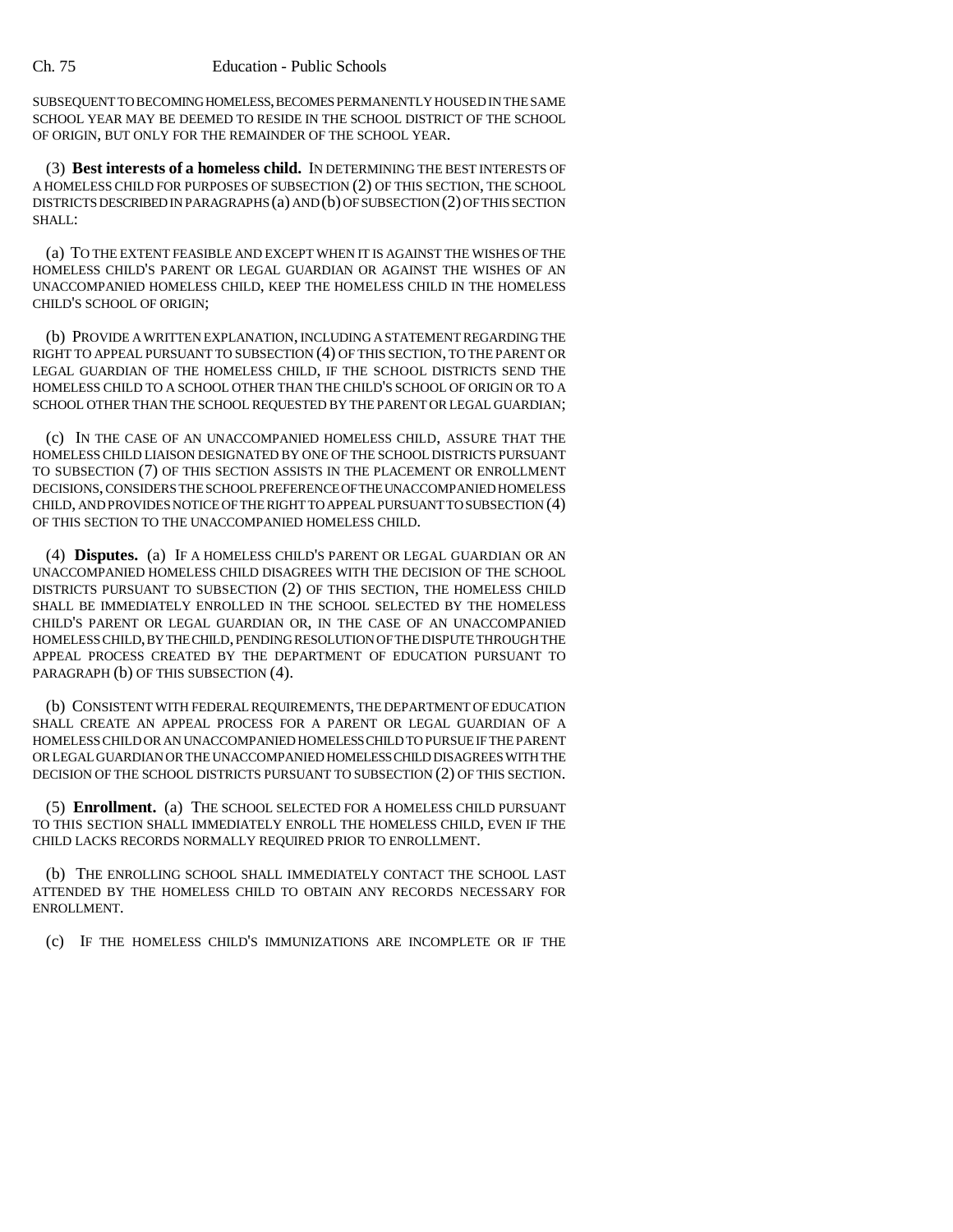HOMELESS CHILD'S IMMUNIZATION RECORDS ARE UNAVAILABLE, THE ENROLLING SCHOOL SHALL ARRANGE FOR SUCH IMMUNIZATIONS AS MAY BE NECESSARY.

(6) **Transportation.** (a) IF IT IS DETERMINED PURSUANT TO SUBSECTION (2) OF THIS SECTION THAT THE BEST INTEREST OF A HOMELESS CHILD IS TO CONTINUE HIS OR HER EDUCATION AT THE SCHOOL OF ORIGIN AND THE HOMELESS CHILD PRESENTLY SEEKS SHELTER OR IS LOCATED IN ANOTHER SCHOOL DISTRICT, AND THE HOMELESS CHILD'S PARENT OR LEGAL GUARDIAN OR THE HOMELESS CHILD LIAISON, ON BEHALF OF AN UNACCOMPANIED HOMELESS CHILD, REQUESTS TRANSPORTATION TO AND FROM SCHOOL, THE SCHOOL DISTRICT WHERE THE HOMELESS CHILD PRESENTLY SEEKS SHELTER OR IS LOCATED AND THE SCHOOL DISTRICT IN WHICH THE SCHOOL OF ORIGIN IS LOCATED SHALL AGREE UPON A METHOD TO APPORTION COST AND RESPONSIBILITY FOR THE TRANSPORTATION OF THE HOMELESS CHILD TO THE SCHOOL DISTRICT WHERE THE HOMELESS CHILD IS ATTENDING, OR, IN THE ALTERNATIVE, EACH SCHOOL DISTRICT SHALL SHARE EQUALLY IN THE COST AND RESPONSIBILITY FOR TRANSPORTATION.

(b) IF A HOMELESS CHILD CONTINUES TO RESIDE IN THE SCHOOL DISTRICT IN WHICH THE SCHOOL OF ORIGIN IS LOCATED, SUCH SCHOOL DISTRICT, UPON REQUEST OF THE HOMELESS CHILD'S PARENT OR LEGAL GUARDIAN OR UPON REQUEST OF THE HOMELESS CHILD LIAISON, ON BEHALF OF AN UNACCOMPANIED HOMELESS CHILD, SHALL ARRANGE OR PROVIDE FOR TRANSPORTATION OF THE HOMELESS CHILD TO AND FROM SCHOOL.

(7) **Liaison.** THE BOARD OF EDUCATION OF EACH SCHOOL DISTRICT IN THE STATE SHALL DESIGNATE ONE OR MORE OF THE EMPLOYEES OF THE SCHOOL DISTRICT TO ACT AS A HOMELESS CHILD LIAISON. THE HOMELESS CHILD LIAISON SHALL FACILITATE A HOMELESS CHILD'S ACCESS TO AND SUCCESS IN SCHOOL. THE HOMELESS CHILD LIAISON SHALL ALSO ASSIST IN THE MEDIATION OF ANY DISPUTES CONCERNING SCHOOL ENROLLMENT, ASSIST IN MAKING ARRANGEMENTS FOR TRANSPORTATION OF THE HOMELESS CHILD TO AND FROM SCHOOL, ASSIST IN REQUESTING SCHOOL AND IMMUNIZATION RECORDS, AND ASSIST ANY UNACCOMPANIED HOMELESS CHILD IN MAKING ENROLLMENT DECISIONS. ON OR BEFORE OCTOBER 1, 2002, AND ON OR BEFORE OCTOBER 1 EACH YEAR THEREAFTER, THE HOMELESS CHILD LIAISON IN EACH SCHOOL DISTRICT SHALL REPORT TO THE DEPARTMENT OF EDUCATION THE NUMBER OF HOMELESS CHILDREN ENROLLED IN THE SCHOOL DISTRICT.

(8) **Definitions.** AS USED IN THIS SECTION, UNLESS THE CONTEXT OTHERWISE REQUIRES:

(a) "SCHOOL OF ORIGIN" MEANS THE SCHOOL A CHILD ATTENDED AT THE TIME THE CHILD BECAME HOMELESS, OR, IF THE CHILD BECAME HOMELESS DURING A PERIOD THAT HE OR SHE WAS NOT ATTENDING SCHOOL, THE LAST SCHOOL THE CHILD ATTENDED PRIOR TO BECOMING HOMELESS.

"UNACCOMPANIED HOMELESS CHILD" MEANS A CHILD WHO MEETS THE REQUIREMENTS OF SECTION 22-1-102.5 WHO IS NOT IN THE PHYSICAL CUSTODY OF A PARENT OR LEGAL GUARDIAN.

**SECTION 2.** 22-1-102 (2) (h), Colorado Revised Statutes, is amended, and the said 22-1-102 is further amended BY THE ADDITION OF A NEW PARAGRAPH,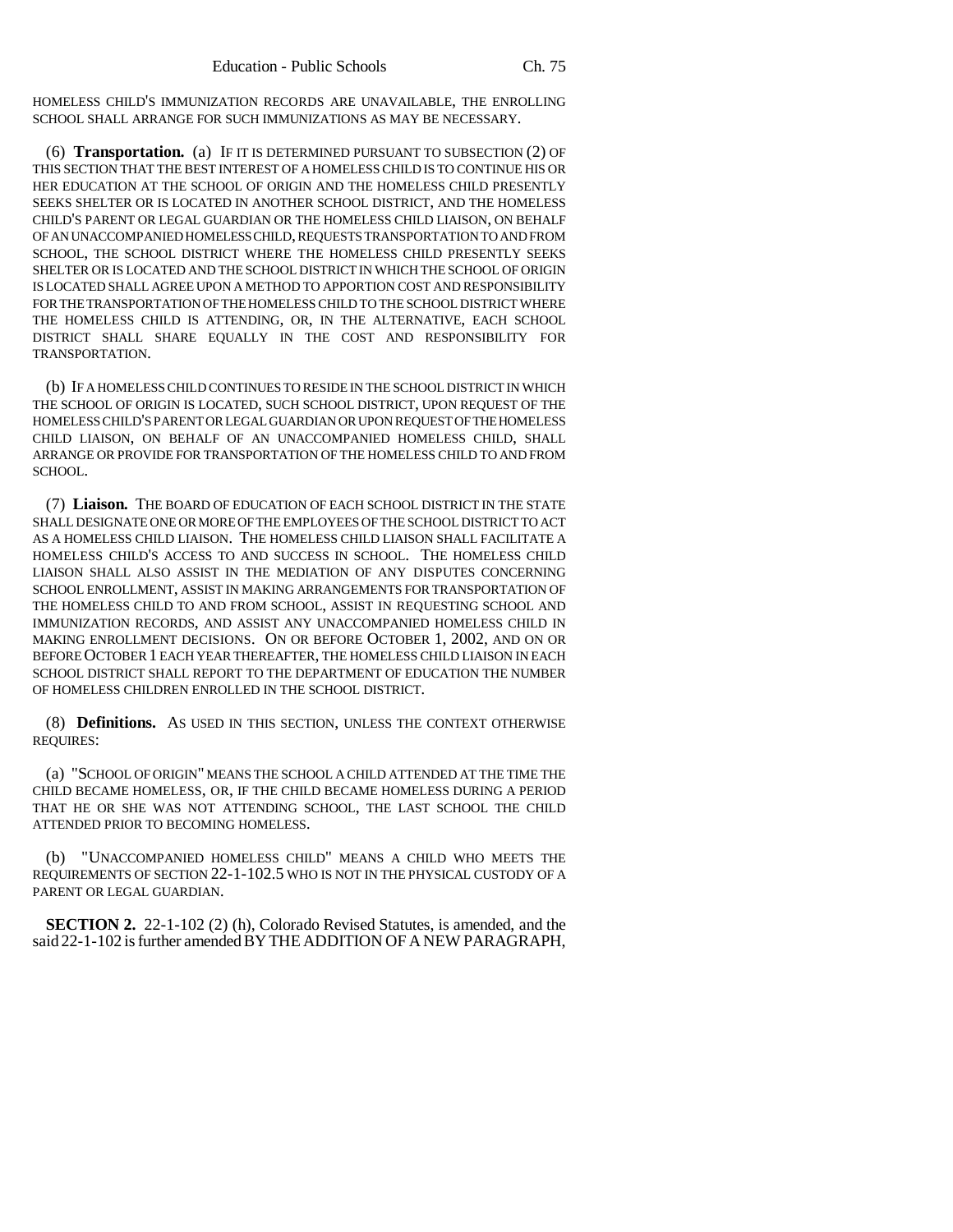to read:

**22-1-102. Residence of child.** (2) A child shall be deemed to reside in a school district if:

(h) The child is found to be homeless pursuant to the provisions of section 22-1-102.5 and the child presently seeks shelter or is located in the school district; except that a homeless child shall be deemed to reside in another school district if the child attended school in such school district at the time the child became homeless, THE CHILD REMAINS HOMELESS, THE AFFECTED SCHOOL DISTRICTS FIND THAT ATTENDANCE IN SUCH OTHER SCHOOL DISTRICT IS IN THE BEST INTERESTS OF THE CHILD PURSUANT TO SECTION 22-33-103.5, and the child chooses to continue attendance in such OTHER school district. for the remainder of the school year.

(i) THE CHILD IS FOUND TO HAVE BECOME HOMELESS PURSUANT TO THE PROVISIONS OF SECTION 22-1-102.5 DURING A PERIOD THAT SCHOOL IS NOT IN SESSION, THE CHILD REMAINS HOMELESS, AND THE CHILD PRESENTLY SEEKS SHELTER OR IS LOCATED IN THE SCHOOL DISTRICT; EXCEPT THAT THE CHILD SHALL BE DEEMED TO RESIDE IN ANOTHER SCHOOL DISTRICT IF THE CHILD ATTENDED SCHOOL IN SUCH SCHOOL DISTRICT IMMEDIATELY PRIOR TO THE TIME THE CHILD BECAME HOMELESS, THE CHILD REMAINS HOMELESS, THE AFFECTED SCHOOL DISTRICTS FIND THAT ATTENDANCE IN SUCH OTHER SCHOOL DISTRICT IS IN THE BEST INTERESTS OF THE CHILD PURSUANT TO SECTION 22-33-103.5, AND THE CHILD CHOOSES TO CONTINUE ATTENDANCE IN SUCH OTHER SCHOOL DISTRICT.

**SECTION 3.** 22-1-102, Colorado Revised Statutes, is amended BY THE ADDITION OF A NEW SUBSECTION to read:

**22-1-102. Residence of child.** (3) SCHOOL DISTRICTS SHALL FOLLOW THE PROCEDURES SPECIFIED IN SECTION 22-33-103.5 IN DETERMINING WHERE A HOMELESS CHILD SHALL ATTEND SCHOOL AND THE EDUCATIONAL SERVICES PROVIDED TO HOMELESS CHILDREN.

**SECTION 4.** 22-1-102.5 (2), Colorado Revised Statutes, is amended to read:

**22-1-102.5. Definition of homeless child.** (2) (a) As used in this article, unless the context otherwise requires, "homeless child" means:

(I) A SCHOOL-AGED child who lacks a fixed, regular, and adequate nighttime residence, INCLUDING BUT NOT LIMITED TO:

(A) A CHILD WHO IS LIVING IN A MOTEL, HOTEL, OR CAMPING GROUND DUE TO A LACK OF ALTERNATIVE ADEQUATE ACCOMMODATIONS;

(B) A CHILD WHO IS LIVING IN AN EMERGENCY OR TRANSITIONAL SHELTER;

(C) A CHILD WHO IS ABANDONED IN A HOSPITAL; AND

(D) A CHILD AWAITING FOSTER CARE PLACEMENT; or

(II) A SCHOOL-AGED child who has a primary nighttime residence which THAT is: